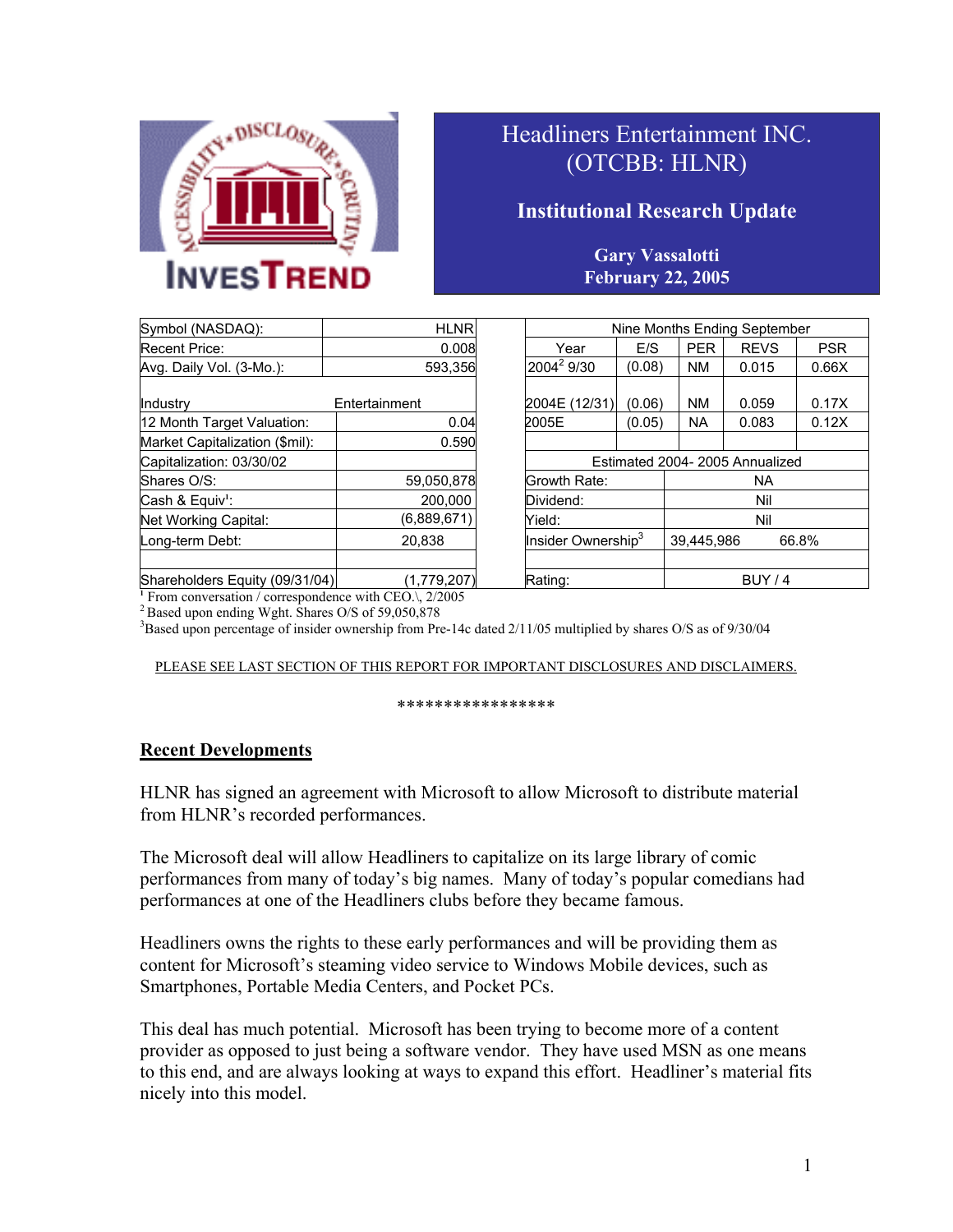### *Earnings Model Update*

Below is an updated earnings model. I have updated the numbers from the previous analyst, and it should be kept in mind that these numbers will be adjusted going forward as we begin to see the results of the Microsoft deal that was recently signed.

|                                                                                                                                                                                                                      | 2004 (E)                                                                                                              | 2005(E)                                                                                                                   | 2003                                                                                                                    |
|----------------------------------------------------------------------------------------------------------------------------------------------------------------------------------------------------------------------|-----------------------------------------------------------------------------------------------------------------------|---------------------------------------------------------------------------------------------------------------------------|-------------------------------------------------------------------------------------------------------------------------|
| <b>Net Sales</b>                                                                                                                                                                                                     | \$3,500,000.00                                                                                                        | \$4,900,000.00                                                                                                            | \$2,352,800.00                                                                                                          |
| <b>Costs and Expenses</b><br><b>Costs of Sales</b><br><b>Restaurant Operating Expenses</b><br>Rent expense<br>Depreciation and Amortization<br><b>Total Costs and Expense</b><br><b>Gross Profit</b><br>Gross Margin | \$1,167,574.29<br>\$1,140,765.56<br>136,235.80<br>\$<br>18,130.74<br>\$<br>\$2,462,706.39<br>\$1,037,293.61<br>29.64% | \$1,430,278.51<br>\$1,397,437.81<br>166,888.86<br>\$<br>22,844.73<br>\$<br>\$3,017,449.91<br>$$1,882,550.09$ \$<br>38.42% | \$<br>981,096.00<br>\$<br>958,569.00<br>114,477.00<br>\$<br>12,188.00<br>- \$<br>\$2,066,330.00<br>286,470.00<br>13.86% |
| <b>General and Administrative Expenses</b><br>General and Administrative Expenses<br><b>Stock Based Compensation</b><br>Total Gen. Admin Exp                                                                         | \$1,483,473.10<br>\$2,700,188.41<br>\$4,183,661.50                                                                    | \$1,483,473.10<br>\$4,507,684.11                                                                                          | 997,233.00<br>\$<br>\$4,516,276.00                                                                                      |
| Loss from Operations                                                                                                                                                                                                 |                                                                                                                       | $$(3,146,367.90)$ $$(2,625,134.02)$ $$(4,229,806.00)$                                                                     |                                                                                                                         |
| Other Income (Expense)<br><b>Interest Expense</b><br>Other Income<br>Loss on Disposal of Fixed Assets                                                                                                                | \$<br>\$<br>9,000.00                                                                                                  | $(200,000.00)$ \$ $(200,000.00)$ \$<br>15000 \$                                                                           | (167, 057.00)<br>8,043.00<br>(82, 361.00)<br>\$                                                                         |
| <b>Total Other Expenses</b>                                                                                                                                                                                          | \$                                                                                                                    | $(191,000.00)$ \$ $(185,000.00)$ \$ $(241,375.00)$                                                                        |                                                                                                                         |
| (Loss) Before Income Tax Provision<br>Provision for Income Tax                                                                                                                                                       |                                                                                                                       | $$(3,337,367.90)$ $$(2,810,134.02)$ $$(4,471,181.00)$                                                                     | 436.00<br>\$                                                                                                            |
| Net Loss                                                                                                                                                                                                             |                                                                                                                       | $$(3,337,367.90)$ $$(2,810,134.02)$ $$(4,471,617.00)$                                                                     |                                                                                                                         |
| Earnings (Loss) per Share                                                                                                                                                                                            | $(0.06)$ \$<br>\$                                                                                                     | $(0.05)$ \$                                                                                                               | (1.51)                                                                                                                  |

Wght Avg Shares Outstanding 59,050,878.00 59,050,878.00 2,953,237.00

Yr Ended 12/31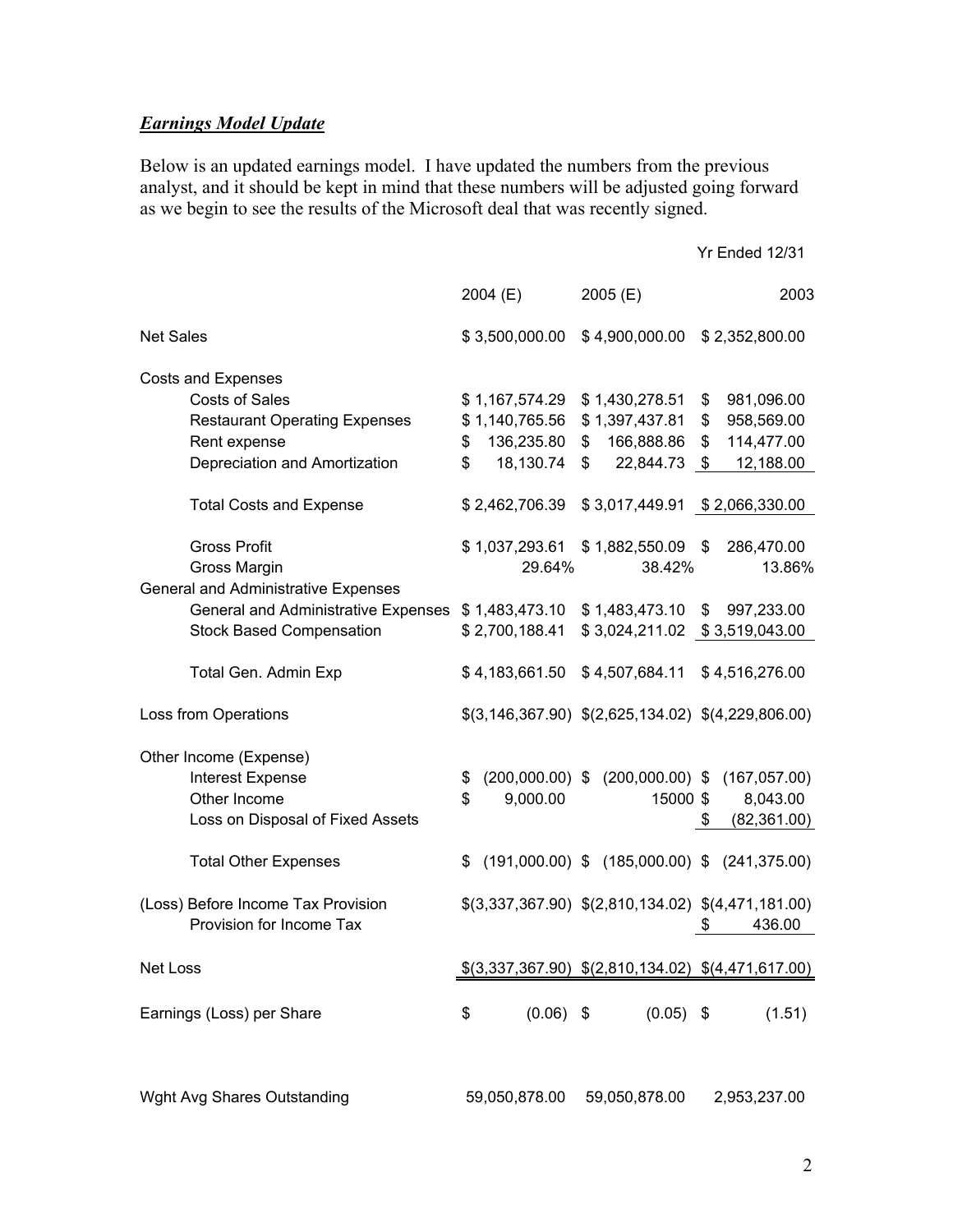### *Conclusion*

I am maintaining the previous analyst's rating of Speculative Buy / 4. Given the new clubs that are coming on line, and the Microsoft deal, HLNR presents an intriguing opportunity, along with the significant risks that are inherent in small cap investing.

**Analyst's Statement:** "I have prepared this report, and the content within it, including all opinions, are solely my own."

#### **This report and other reports regarding this company and others are at:**  <http://www.investrend.com/articles/secondlevel.asp?level=182>

**Headliners Entertainment, Inc.** 501 Bloomfield Ave, Montclair, NJ 07042. CEO: Rodriguez, 973-233- 1233, E-mail [ceo@rascals.net](mailto:ceo@rascals.net) Web site: [http://www.hlnr.com/](http://www.prvh.com/).

The company's **InvestorPower™** page is at <http://www.investrend.com/company/list.asp?sPathParam=yes>

**Gary Vassalotti**, is a member of CFA Institute, [gary@vimcor.com,](mailto:gary@vimcor.com),<http://www.vimcor.com/>

The **analyst's biographical** details are at <http://www.investrend.com/articles/secondlevel.asp?level=238>

**Investrend Research** and **Investrend Research Syndicate, Div.,** Investrend Communications, Inc., 603 W. 13th Street, Suite 1A-277, Austin, Texas 78701 Phone (718) 896-5060, Fax (718) 896-5316, e-mail: [contact@investrend.com](mailto:contact@investrend.com) . Web site: [www.investrend.com](http://www.investrend.com/) and [www.investrendresearch.com](http://www.investrendresearch.com/).

**Information, opinions or ratings** contained in this report are submitted solely for advisory and information purposes by the qualified professional analyst. Investrend Research provides analyst facilitation, report publication and distribution services only. The information used and statements of fact made have been obtained from sources considered reliable but neither guarantee nor representation is made as to the completeness or accuracy. No representation whatsoever is made by Investrend. Such information and the opinions expressed are subject to change without notice. This report or study is not intended as an offering or a solicitation of an offer to buy or sell the securities mentioned or discussed. Please read full disclosures at [http://www.investrend.com.](http://www.investrend.com/) Neither Investrend nor the analysts apply "recommendations" to any reports nor the companies covered. Any usage of the word "recommendation," if any, is to be defined as a "rating" only.

Click here for Ratings Definitions:

<http://www.investrend.com/articles/secondlevel.asp?level=253>

**Enrollment fees** in Investrend's unique independent research program, which may be paid by anyone wanting to enroll a company for professional coverage, vary, from \$4,950 for an **Investrend Focus Report**, \$12,940 for a **Criterion Report**, \$17,700 for **Criterion Premium**, \$19,800 for continuous **Benchmark Coverage,** \$24,700 for **Benchmark Premium**, \$29,800 for full **Institutional Coverage**, \$34,700 for **Institutional Premium**, and to \$39,840 for Wall Street comprehensive coverage, and \$49,700 for **Wall Street Premium** coverage, all continuous coverages including **Research Reports**, **Research Updates** and **ResearchNotes**. A **Company of the Week Webcast** is \$3,940, and a 3x **Spotlight Forum** on StreetSignals is \$2,550. The enrollment fees stated above for the **Coverage Category** described on the **introductory page** are being paid by the company.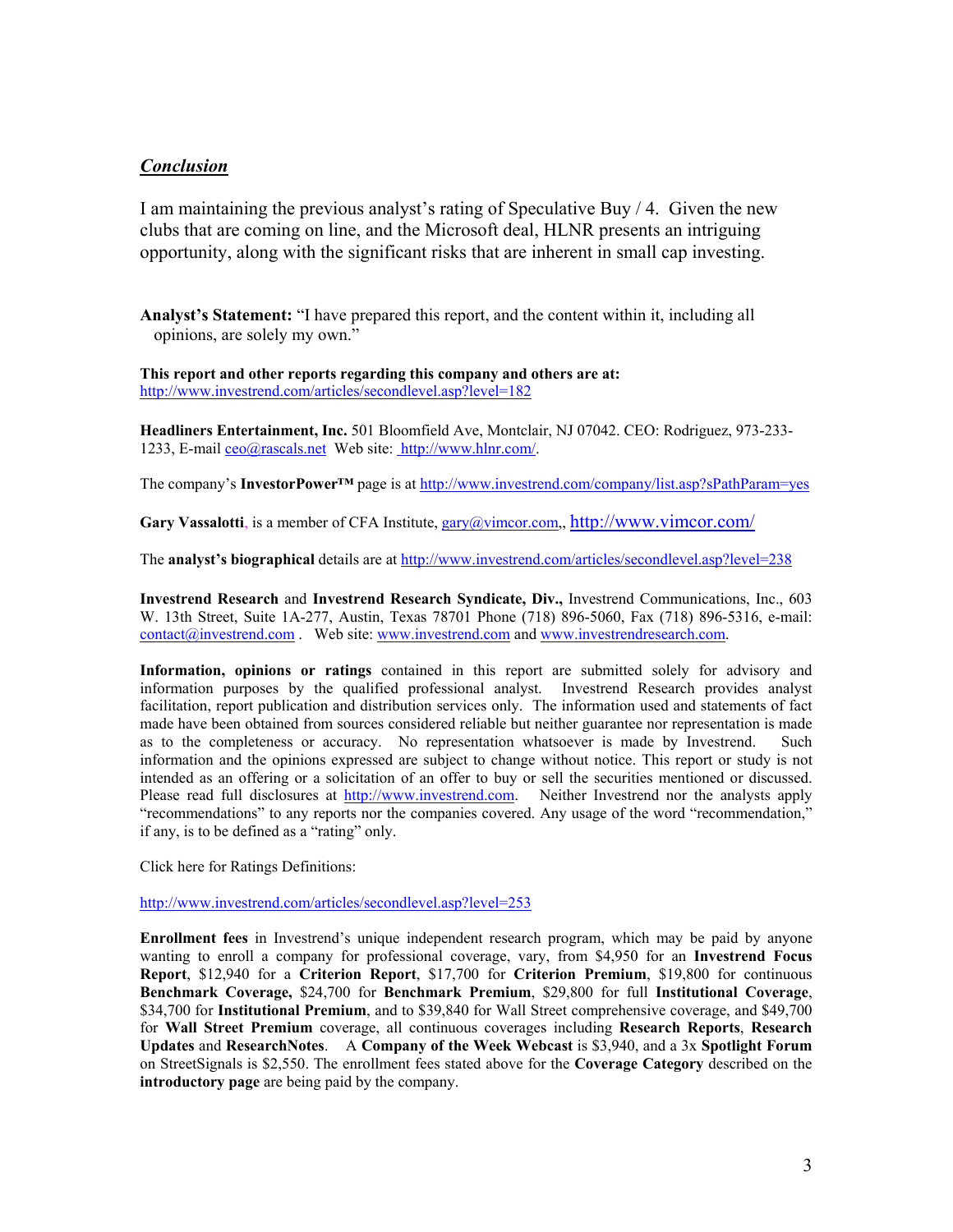**IMPORTANT:** Investrend Research has been a pioneer in providing independent subscription-based and enrollment-based equities research publishing and distribution program championing higher standards of "accessibility", "scrutiny" and "disclosure" since 1996, with *procedures in place to lessen or eliminate conflicts of interest commonly associated with investment banking research*, including prohibitions on anyone associated with Investrend Research from owning or trading in the stocks of companies for which reports have been issued. We are members of the standards-based FIRST Research Consortium, members of the Standards Committee and subscribers to the ["Standards for Independent Research Providers.](http://www.firstresearchconsortium.com/)"



For additional information regarding professional standards and ethics, click on:

#### [http://www.firstresearchconsortium.com](http://www.firstresearchconsortium.com/)

Investrend Research also subscribes to the principles contained in the Analyst/Corporate Issuer Guidelines jointly promulgated by the **CFA Institute** and the **National Investor Relations Institute**, described at: [http://www.cfainstitute.org](http://www.cfainstitute.org/) and [http://www.niri.org](http://www.niri.org/) 

To read what others say about the differences in investment banking research and the Investrend Research model, please read the following from the National Association of Security Dealers (NASD), the National Investor Relations Institute (NIRI), Shareholder Value Magazine, the New York Times, Dow Jones, and others at:

#### <http://www.investrend.com/articles/secondlevel.asp?level=233>

**Professional, credentialed analysts** qualified in the Investrend Research program are paid fully in advance for their initial reports by Investrend to eliminate any pecuniary interest. Analysts are under contract to Investrend to provide their reports solely for the benefit of the public, and not for Investrend, any covered company or any enrollee, and each agrees to adhere to the ethics and standards of the CFA Institute [\(http://www.cfainstitute.org\)](http://www.cfainstitute.org/). All reports are solely the product of the analyst, and Investrend acts only as an enrollment facilitator; and after the reports are completed, publishes and distributes them via Investrend Research Syndicate as a service to the analyst and the public.

For biographies of qualified analysts and a complete description of the process, click on: <http://www.investrend.com/articles/secondlevel.asp?level=238> <http://www.investrend.com/articles/article.asp?analystId=0&id=7284&topicId=238&level=238>

**Investrend Forums**, **Investrend Broadcast** and **Investrend Information**, separate divisions of Investrend Communications, Inc, along with **Company of the Week™**, **FirstAlert NetworkTM**, and **AnalystBroadcast Network**, from time to time, may or may not include **Investrend Research** covered companies among its corporate, affiliated, sector, analyst and investor forums, broadcasts, seminars and other programs, on a fee basis, but such participation, if any, may not influence the professional analyst coverage in any research program. If and when fees are associated with such participations, those fees, if any, are fully disclosed in connection with the participation.

FinancialWire<sup>TM</sup> is a proprietary independent newswire product of Investrend Information, and automatically includes companies enrolled in the Investrend shareholder empowerment and financial intelligence platforms within its coverage universe, but such news coverage is independent of such platforms, and there is never a fee associated with FinancialWire news. FinancialWire does not provide press release services to anyone, nor is its editorial content subject to review by anyone.

**OPEN INVITATION:** Since its beginnings, Investrend has held public hearings, offered full access to its policies and procedures to any and all individuals, organizations, regulatory bodies and others, and has held